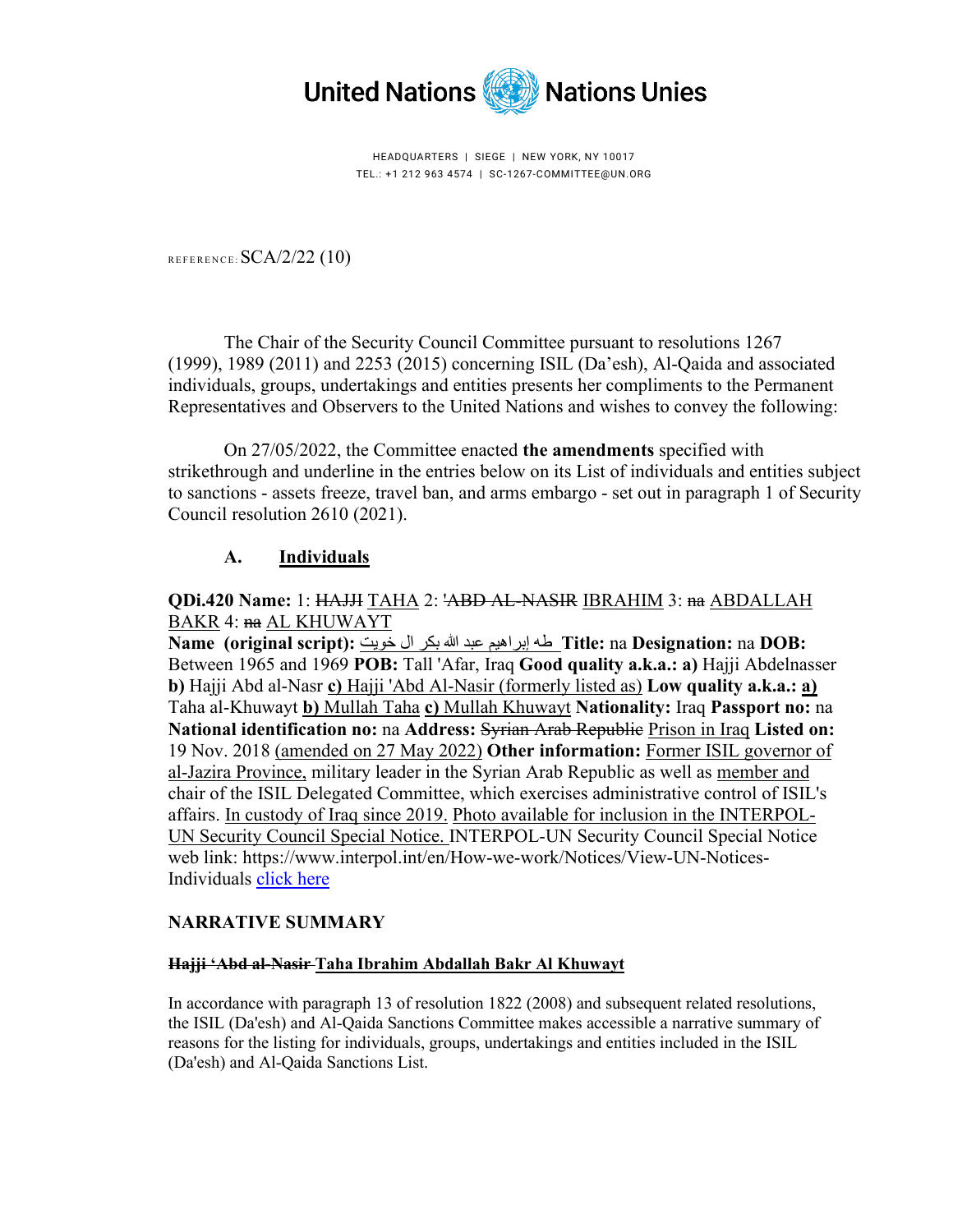# **QDi.420 Hajji 'Abd al-Nasir Taha Ibrahim Abdallah Bakr Al Khuwayt**

Date on which the narrative summary became available on the Committee's website: 19 November 2018

Date(s) on which the narrative summary was updated:27 May 2022

## **Reason for listing:**

Taha Al Khuwayt who is also known as Hajji 'Abd al-Nasir was listed on 19 November 2018 pursuant to paragraphs 2 and 4 of resolution 2368 (2017) as being associated with ISIL or Al-Qaida for "participating in the financing, planning, facilitating, preparing, or perpetrating of acts or activities by, in conjunction with, under the name of, on behalf of, or in support of" and "recruiting for" the Islamic State in Iraq and the Levant (ISIL), listed as Al-Qaida in Iraq (QDe.115).

## **Additional information:**

Taha Al Khuwayt who is also known as Hajji 'Abd al-Nasir has held several leadership positions in the Islamic State in Iraq and the Levant, listed as Al-Qaida in Iraq (QDe.115). Within the past five years up to 2019, al-Nasir has served as an ISIL Military Amir in the Syrian Arab Republic as well as chair of the ISIL Delegated Committee, the council that reports to ISIL leader Abu Bakr al-Baghdadi, listed as Ibrahim Awwad Ibrahim Ali al-Badri al-Samarrai (QDi.299), and exercises administrative control of ISIL's affairs. The Delegated Committee is responsible for planning and issuing orders related to ISIL's military operations, tax collections, religious police, and commercial and security operations.

## **Related listed individuals and entities:**

Al-Qaida in Iraq (QDe.115), listed on 18 October 2004

**QDi.426 Name:** 1: Amir 2: Muhammad Sa'id 3: Abdal-Rahman 4: al-Mawla al-Salbi na :**Designation** na :**Title** أمیر محمد سعید عبد الرحمن المولى السلبي **:(script original (Name DOB**: **a)** 5 Oct. 1976 **b)** 1 Oct. 1976 **c)** 6 Jan. 1976 **POB**: **a)** Tall'Afar, Iraq **b)** Mosul, Iraq **Good quality a.k.a**.: **a)** Abu Ibrahim al-Hashimi al-Qurashi **b)** Hajji Abdallah **c)** Abu 'Umar al-Turkmani **d)** Abdullah Qardash **e)** Abu 'Abdullah Qardash **f)** al-Hajj Abdullah Qardash **g)** Hajji Abdullah Al-Afari **h)** `Abdul Amir Muhammad Sa'id Salbi **i)** Muhammad Sa'id `Abd-al-Rahman al-Mawla **j)** Amir Muhammad Sa'id 'Abd-al-Rahman Muhammad al-Mula **k)** Amir Muhammad Sa'id Abdal-Rahman al-Mawla (previously listed as) **Low quality a.k.a**.: **a)** Al-Ustadh **b)** Ustadh Ahmad **Nationality**: Iraq **Passport no**: na **National identification no**:  $na$  00278640, issued on 2 May 2012 **Address**:  $na$ -a) House 110, Street 704, District 704, Tall 'Afar, Iraq (previous address) **b)** near Shahid Mazen Mosque and al-Khansa Hospital, Mosul, Iraq (previous address) **c)** Idlib, Syrian Arab Republic **Listed on:** 21 May 2020 (amended on 27 May 2022) **Other information**: Leader of Islamic State in Iraq and the Levant, listed as Al-Qaida in Iraq (QDe.115). Mother's name: Samira Shareef (شریف سمیرة (or Sahra Sharif Abd al-Qader (القادر عبد شریف سھرة(. Height 170 cm, right leg amputated. Photo available for inclusion in the INTERPOL-UN Security Council Special Notice. Arrest warrant issued by Iraq 2018. Reportedly deceased as of 3 February 2022. INTERPOL-UN Security Council Special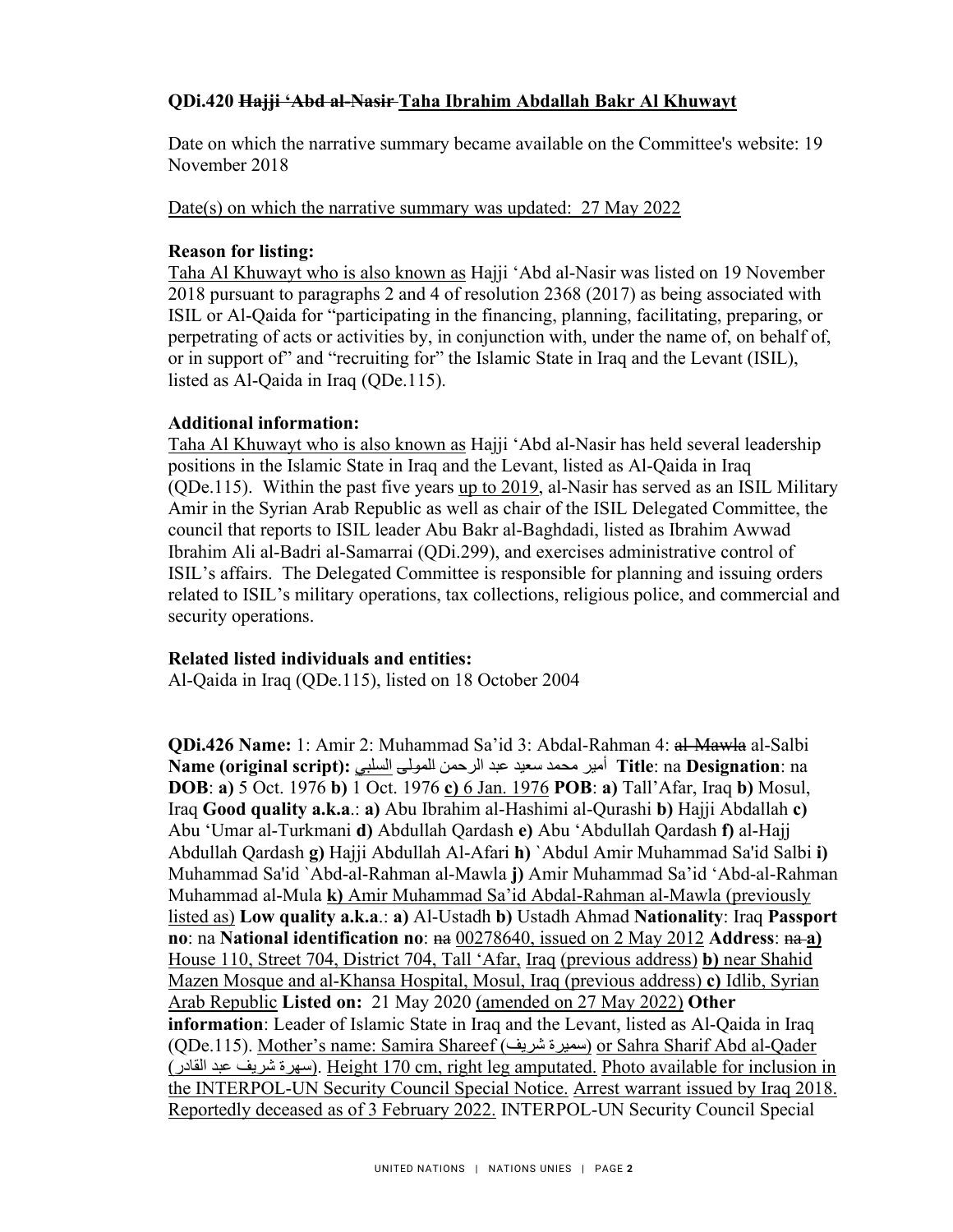Notice web link: https://www.interpol.int/en/How-we-work/Notices/View-UN-Notices-Individuals [click](https://www.interpol.int/en/How-we-work/Notices/View-UN-Notices-Individuals) here

# **NARRATIVE SUMMARY**

#### **Amir Muhammad Sa'id Abdal-Rahman al-Mawla al-Salbi**

In accordance with paragraph 13 of resolution 1822 (2008) and subsequent related resolutions, the ISIL (Da'esh) and Al-Qaida Sanctions Committee makes accessible a narrative summary of reasons for the listing for individuals, groups, undertakings and entities included in the ISIL (Da'esh) and Al-Qaida Sanctions List.

#### **QDi.426 Amir Muhammad Sa'id Abdal-Rahman al-Mawla al-Salbi**

Date on which the narrative summary became available on the Committee's website: 21 May 2020

Date(s) on which the narrative summary was updated:27 May 2022

#### **Reason for listing**

Amir Muhammad Sa'id Abdal-Rahman al-Mawla al-Salbi was listed pursuant to paragraphs 2 and 4 of resolution 2368 (2017) for "participating in the financing, planning, facilitating, or perpetrating of acts or activities by, in conjunction with, under the name of, on behalf of, or in support of" entities associated with ISIL (Da'esh) and Al-Qaida.

Following the death of former Islamic State of Iraq and the Levant (ISIL) leader Abu Bakr al-Baghdadi (QDi.299), Amir Muhammad Sa'id Abdal-Rahman al-Mawla al-Salbi, known prominently as Hajji Abdallah, succeeded al-Baghdadi to become the leader of ISIS. Al-Mawla Al-Salbi was active in ISIL's predecessor organization, al-Qai'da in Iraq (QDe.115), and steadily rose through the ranks of ISIL to become Deputy Amir. Al-Mawla Al-Salbi helped drive the abduction, slaughter, and trafficking of Yazidi religious minorities in northwest Iraq, and currently oversees ISIL's global operations.

#### **Additional information:**

Al-Salbi directed ISIL military operations against the Republic of Iraq in Ramadi, Abu Kamal and Bayji in Iraq.

## **Related listed individuals and entities:**

Al-Qaida (QDe.004) Al-Qaida in Iraq (QDe.115) Abu Bakr al-Baghdadi (QDi.299)

The names of individuals and entities on the ISIL (Da'esh) and Al-Qaida Sanctions List pursuant to a decision by the Committee may be found in the "Press